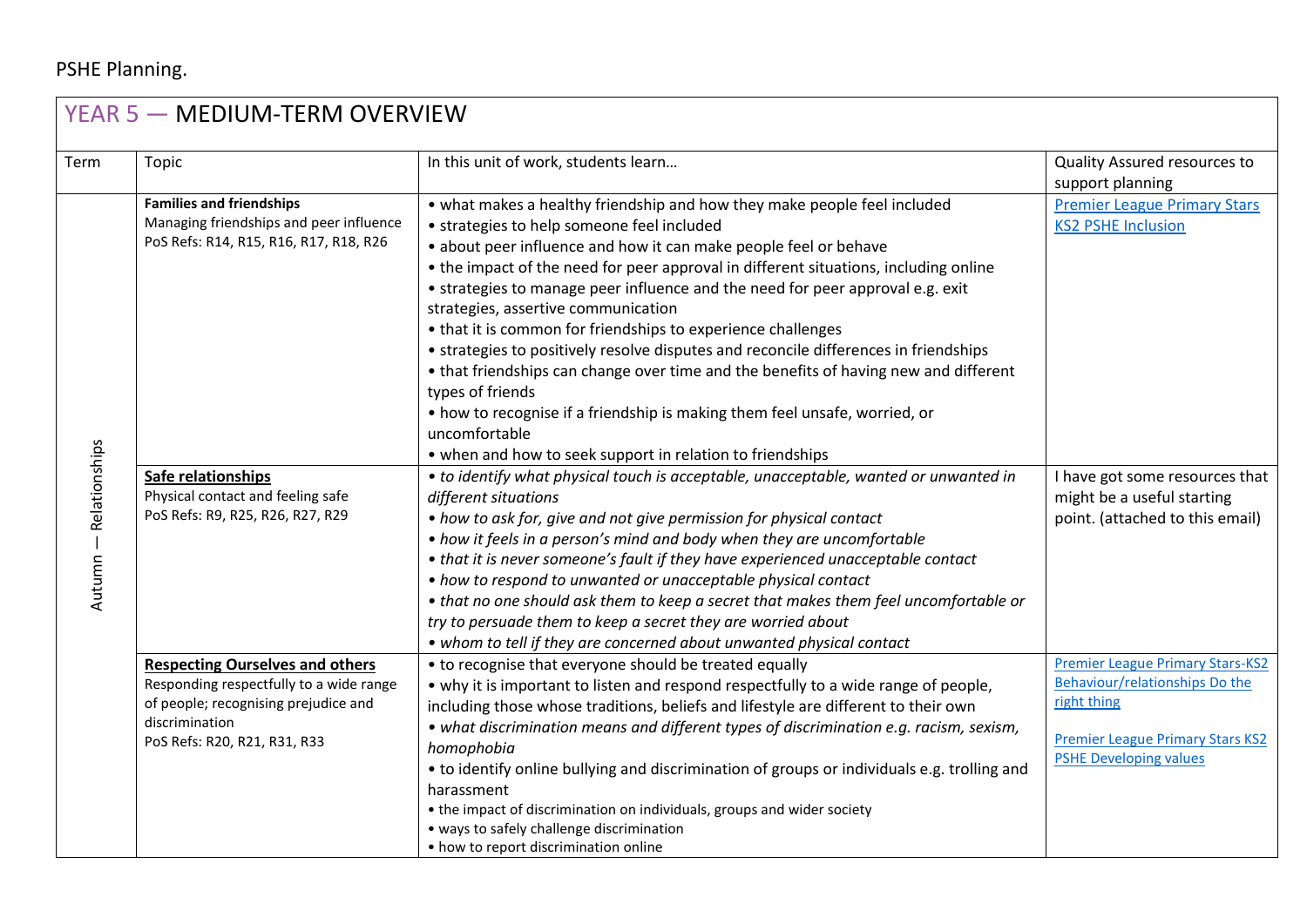|                           | <b>Belonging to a community</b>              | . about how resources are allocated and the effect this has on individuals, communities and the    | <b>Premier League Primary Stars KS2</b> |
|---------------------------|----------------------------------------------|----------------------------------------------------------------------------------------------------|-----------------------------------------|
|                           | Protecting the environment; compassion       | environment                                                                                        | <b>PSHE Tackling plastic pollution</b>  |
|                           | towards others                               | • the importance of protecting the environment and how everyday actions can either support or      | with Sky Ocean rescue                   |
|                           | PoS Refs: L4, L5, L19                        | damage it                                                                                          |                                         |
|                           |                                              | • how to show compassion for the environment, animals and other living things                      | Team Margot - Giving help to            |
|                           |                                              | • about the way that money is spent and how it affects the environment                             | others                                  |
|                           |                                              | • to express their own opinions about their responsibility towards the environment                 | (resources on blood, stem cell          |
|                           |                                              |                                                                                                    | and bone marrow donation)               |
|                           |                                              |                                                                                                    |                                         |
| Living in the wider world |                                              |                                                                                                    | 1 decision - Being responsible          |
|                           | <b>Media literacy and Digital resilience</b> | • to identify different types of media and their different purposes e.g. to entertain, inform,     | <b>Guardian foundation and</b>          |
|                           | How information online is targeted;          | persuade or advertise                                                                              | <b>National</b>                         |
|                           | different media types, their role and        | • basic strategies to assess whether content online (e.g. research, news, reviews, blogs) is based | <b>Literacy Trust NewsWise-KS2</b>      |
|                           | impact                                       | on fact, opinion, or is biased                                                                     | Lesson                                  |
|                           | PoS Refs: L12, L14                           | • that some media and online content promote stereotypes                                           | 5 Spotting fake news, Lesson 6          |
|                           |                                              | • how to assess which search results are more reliable than others                                 | <b>Understanding news is targeted</b>   |
|                           |                                              | • to recognise unsafe or suspicious content online                                                 |                                         |
|                           |                                              | • how devices store and share information                                                          | <b>Google and Parent zone Be</b>        |
|                           |                                              |                                                                                                    | <b>Internet Legends</b>                 |
| <b>Spring</b>             |                                              |                                                                                                    |                                         |
|                           | <b>Money and Work</b>                        | • to identify jobs that they might like to do in the future                                        |                                         |
|                           |                                              |                                                                                                    |                                         |
|                           | Identifying job interests and aspirations;   | • about the role ambition can play in achieving a future career                                    |                                         |
|                           | what influences career choices;              | • how or why someone might choose a certain career                                                 |                                         |
|                           | workplace stereotypes                        | • about what might influence people's decisions about a job or career, including pay, working      |                                         |
|                           | PoS Refs: L27, L28, L29, L31, L32            | conditions, personal interests, strengths and qualities, family, values                            |                                         |
|                           |                                              | • the importance of diversity and inclusion to promote people's career opportunities               |                                         |
|                           |                                              | • about stereotyping in the workplace, its impact and how to challenge it                          |                                         |
|                           |                                              | • that there is a variety of routes into work e.g. college, apprenticeships, university, training  |                                         |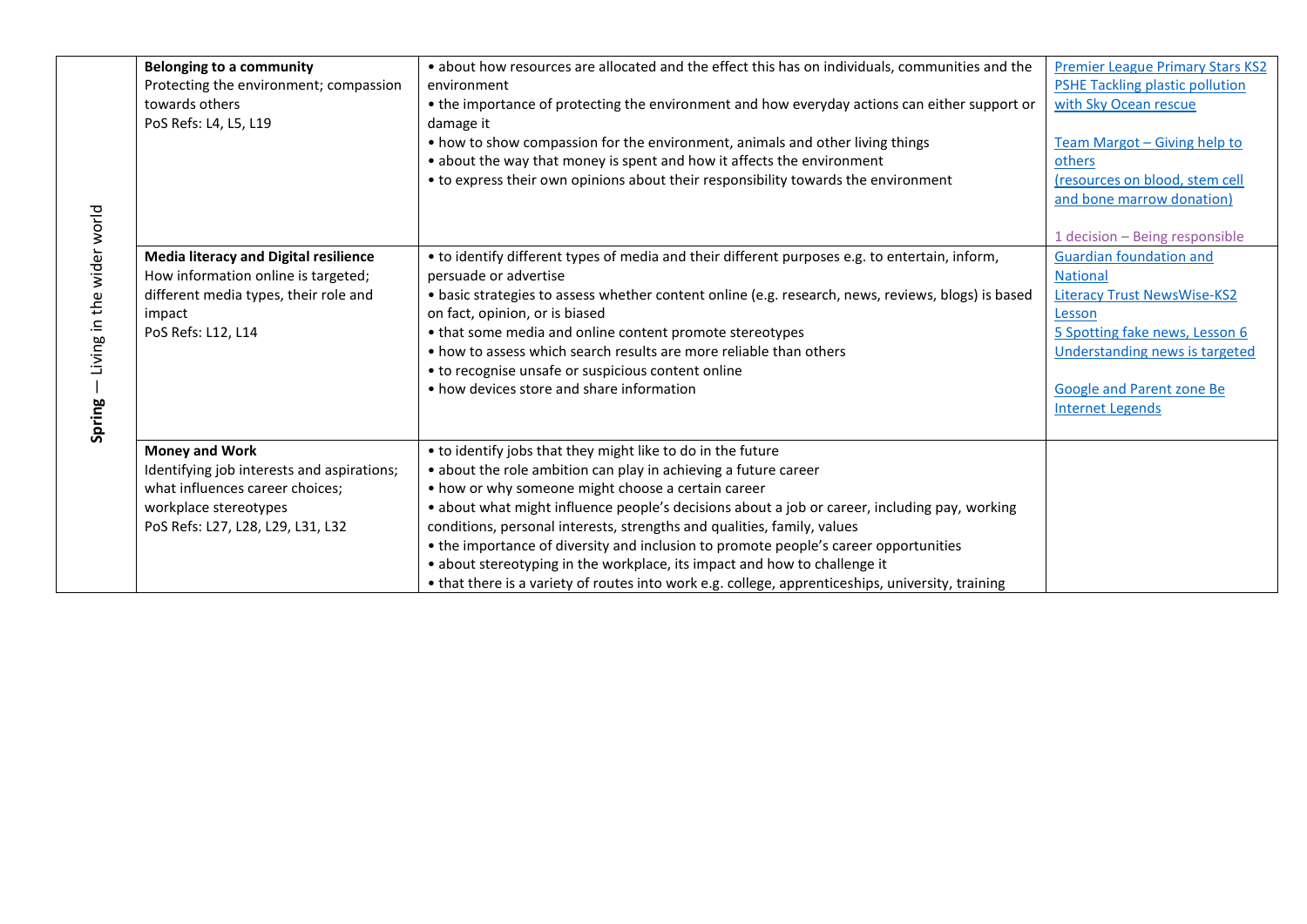| <b>Physical health and Mental wellbeing</b><br>Healthy sleep habits; sun safety;<br>medicines, vaccinations, immunisations<br>and allergies<br>PoS Refs: H8, H9, H10, H12               | • how sleep contributes to a healthy lifestyle<br>• healthy sleep strategies and how to maintain them<br>• about the benefits of being outdoors and in the sun for physical and mental health<br>• how to manage risk in relation to sun exposure, including skin damage and heat stroke<br>• how medicines can contribute to health and how allergies can be managed<br>• that some diseases can be prevented by vaccinations and immunisations<br>• that bacteria and viruses can affect health<br>• how they can prevent the spread of bacteria and viruses with everyday hygiene<br>routines<br>• to recognise the shared responsibility of keeping a clean environment | <b>PSHE Association and</b><br>Department of<br>Children's Sleep Medicine at<br>Evelina<br>London Children's Hospital-<br>The sleep<br>factor<br>*The PSHE Association will be<br>releasing a drug and alcohol<br>education programme in<br>summer 2020 |
|-----------------------------------------------------------------------------------------------------------------------------------------------------------------------------------------|-----------------------------------------------------------------------------------------------------------------------------------------------------------------------------------------------------------------------------------------------------------------------------------------------------------------------------------------------------------------------------------------------------------------------------------------------------------------------------------------------------------------------------------------------------------------------------------------------------------------------------------------------------------------------------|---------------------------------------------------------------------------------------------------------------------------------------------------------------------------------------------------------------------------------------------------------|
| <b>Growing and changing</b><br>Personal identity; recognising<br>individuality and different qualities;<br>mental wellbeing<br>PoS Refs: H16, H25, H26, H27                             | • how to identify external genitalia and reproductive organs<br>• about the physical and emotional changes during puberty<br>• key facts about the menstrual cycle and menstrual wellbeing, erections and wet<br>dreams<br>• strategies to manage the changes during puberty including menstruation<br>• the importance of personal hygiene routines during puberty including washing<br>regularly and using deodorant<br>• how to discuss the challenges of puberty with a trusted adult<br>• how to get information, help and advice about puberty<br>• that for some people their gender identity does not correspond with their biological<br>sex                       | <b>Medway Public Health</b><br>Directorate -<br>Primary RSE lessons (Y4/5),<br>'Puberty'<br>(see staff files folder)<br>Betty: It's perfectly natural<br>1 decision Growing and<br>Changing<br>Metro charity KS2 Gender                                 |
| <b>Keeping safe</b><br>Keeping safe in different situations,<br>including responding in emergencies,<br>first aid<br>PoS Refs: H38, H43, H44, H45                                       | • to identify when situations are becoming risky, unsafe or an emergency<br>• to identify occasions where they can help take responsibility for their own safety<br>• to differentiate between positive risk taking (e.g. trying a challenging new sport) and<br>dangerous behaviour<br>• how to deal with common injuries using basic first aid techniques<br>• how to respond in an emergency, including when and how to contact different emergency<br>services                                                                                                                                                                                                          | <b>British Red Cross Life. Live it</b><br>KS2 lesson Help save lives,<br><b>Emergency Action</b><br><b>PSHE Association and</b><br>GambleAware<br>-Lesson 1 Exploring risk                                                                              |
| <b>Keeping safe</b><br>Keeping personal information safe;<br>regulations and choices; drug use and<br>the law; drug use and the media<br>PoS Refs: H37, H42, H46, H47, H48,<br>H49, H50 | • how to protect personal information online<br>• to identify potential risks of personal information being misused<br>• strategies for dealing with requests for personal information or images of themselves<br>• to identify types of images that are appropriate to share with others and those which might<br>not be appropriate<br>• that images or text can be quickly shared with others, even when only sent to one person, and<br>what the impact of this might be<br>• what to do if they take, share or come across an image which may upset, hurt or embarrass<br>them or others                                                                               | <b>NSPCC Share aware</b><br>1 decision - Computer safety<br><b>BBFC KS2 lessons Let's watch</b><br>a film!<br>Making choices about what<br>to watch                                                                                                     |

**Summer** – Health and wellbeing — Health and wellbeing